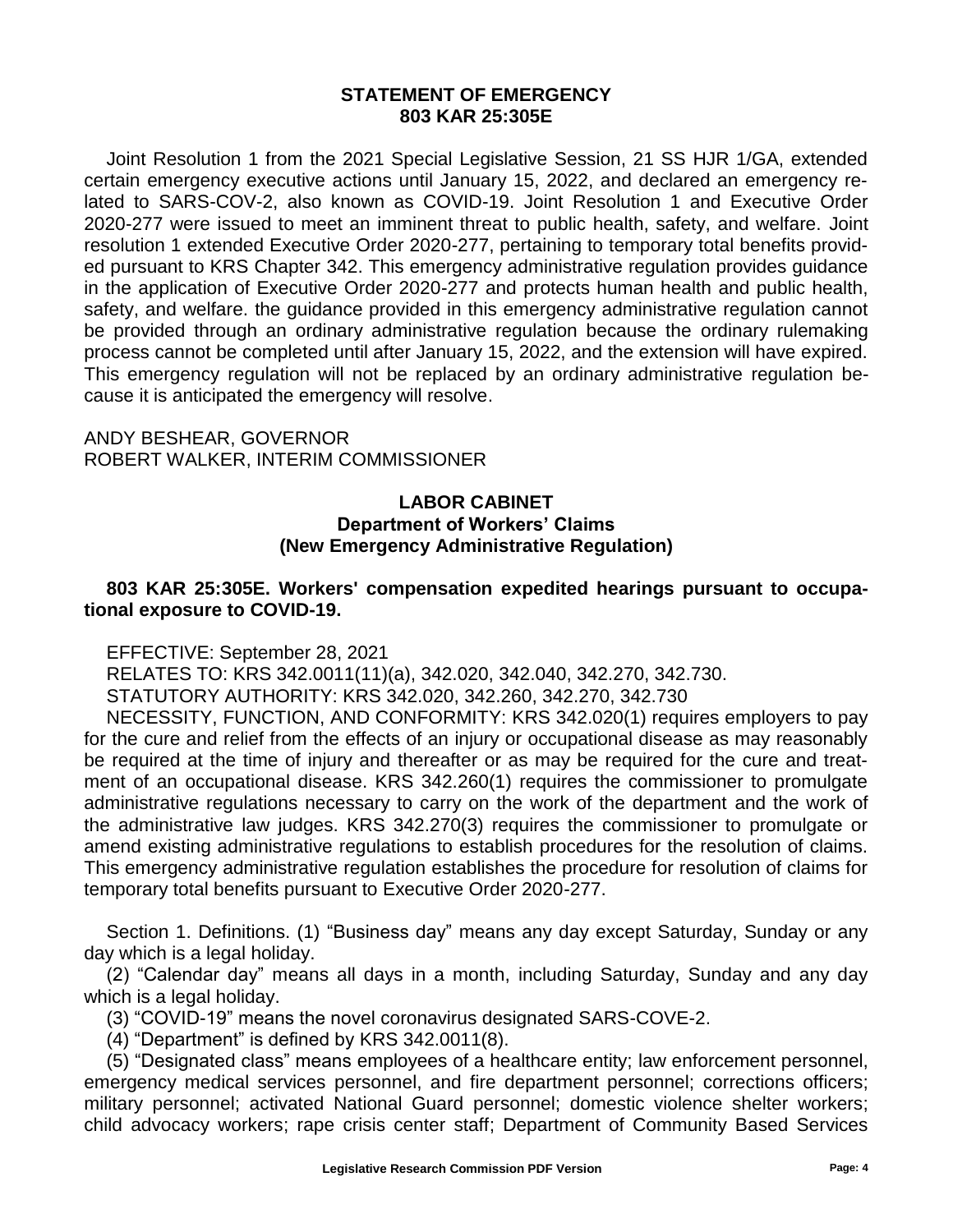workers; grocery workers; postal service workers; and child care workers permitted by the Cabinet for Health and Family Services to provide child care in a limited duration center during the state of emergency.

(6) "Executive order" means Executive Order 2020-277.

(7) "Joint Resolution 1" means 21 SS HJR 1/GA.

Section 2. Motion to Expedite Hearing. (1) Each claim by a member of the designated class solely seeking temporary total disability benefits pursuant to Executive Order 2020-277 and Joint Resolution 1, alleging an injury or occupational disability due to occupational exposure to COVID-19, shall file an Application Seeking TTD Benefits and Expedited Hearing, Form 101- COV.

(2) When an Application Seeking TTD Benefits and Expedited Hearing, Form 101-COV is received by the Department, it shall notify the employer and insurance carrier identified on the application for resolution of claim within three (3) business days of receipt.

(3) When an Application Seeking TTD Benefits and Expedited Hearing, Form 101-COV is received by the Department, the claim shall be assigned to an administrative law judge within three (3) business days of receipt.

(4) The matter shall be set for hearing within ten (10) calendar days following the date of assignment to the administrative law judge.

(5) The expedited hearing shall be limited to whether an employee was removed from work by a physician due to occupational exposure to COVID-19.

(6) The executive order establishes there must be a causal connection between the conditions under which the work is performed and COVID-19, and which can be seen to have followed as a natural incident to the work as a result of the exposure occasioned by the nature of the employment, in order for the exposure to be occupational.

(7) If the employee is found to have an occupational exposure to COVID-19, the limitations in KRS 342.040(1) shall be suspended and temporary total disability payments shall be payable from the first day the employee is removed from work.

(8) The parties shall file all proof no later than three (3) calendar days prior to the hearing date.

(9) The administrative law judge shall render a decision no later than two (2) business days after the date of the hearing.

Section 3. (1) Voluntary temporary total disability payments by the employer or its payment obligor to an employee removed from work by a physician due to occupational exposure to COVID-19 which are made without a hearing and decision by the administrative law judge shall not waive the employer's right to contest its liability for the claim or other benefits to be provided.

(2) Nothing in this emergency administrative regulation precludes a claimant from seeking additional benefits under KRS Chapter 342.

Section 4. Incorporation by Reference. (1) "Application Seeking TTD Benefits and Expedited Hearing, Form 101-COV," September 2021 edition, is incorporated by reference

(2) This material may be inspected, copied, or obtained, subject to applicable copyright law, at the Department of Workers' Claims, Mayo-Underwood Building 3rd Floor, 500 Mero Street, Frankfort, Kentucky 40601, Monday through Friday, 8:00 a.m. to 4:30 p.m., and at https://labor.ky.gov/comp/Forms/Pages/default.aspx.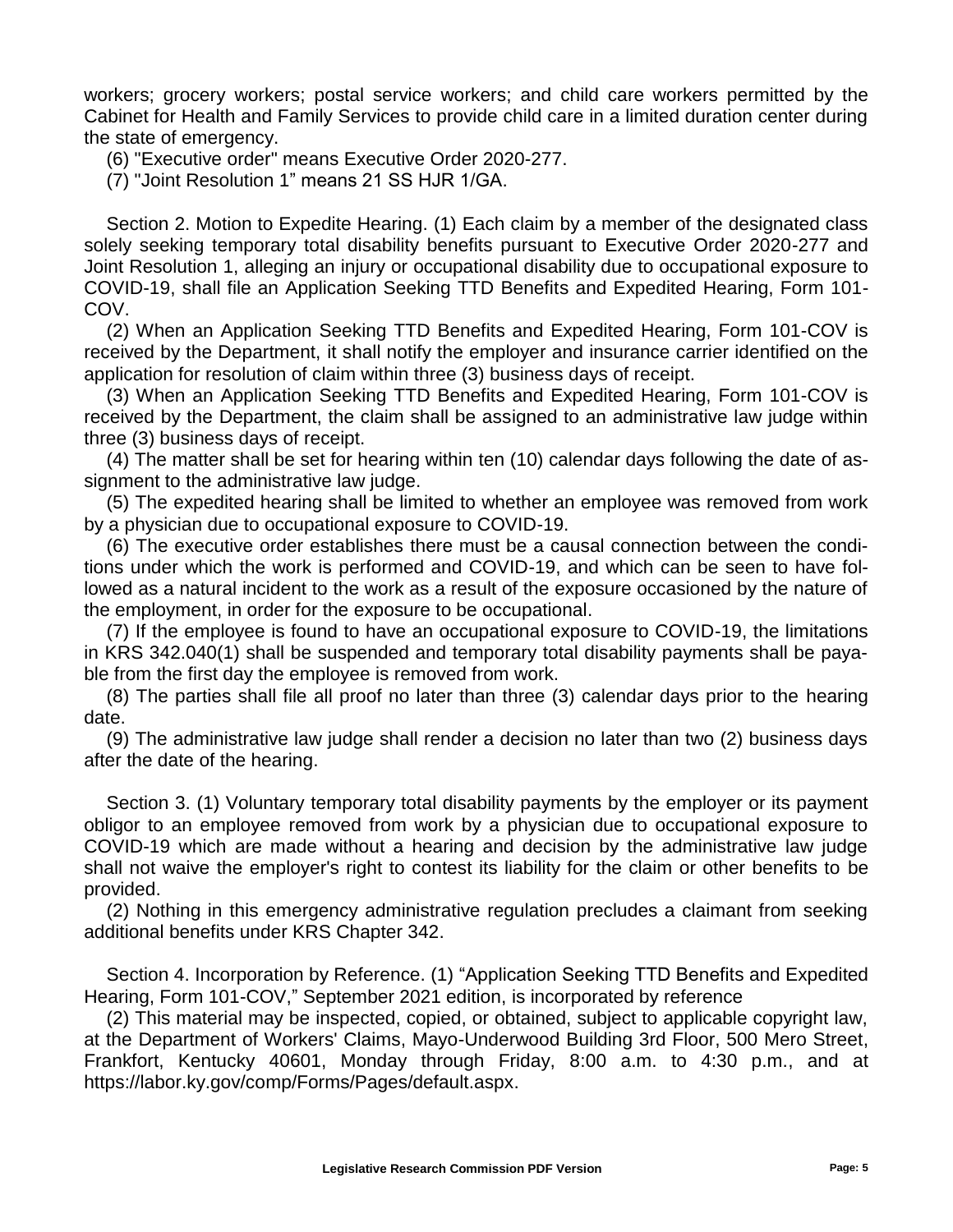This is to certify the commissioner has reviewed and recommended this administrative regulation prior to its adoption, as required by KRS 342.260, 342.270 and 342.285.

# ROBERT WALKER, Interim Commissioner

APPROVED BY AGENCY: September 27, 2021

FILED WITH LRC: September 28, 2021 at noon

PUBLIC HEARING AND PUBLIC COMMENT PERIOD: A public hearing on this emergency administrative regulation shall be held on November 23, 2021, at 10:00 a.m. (EDT) by video teleconference pursuant to KRS 61.800, et seq. In keeping with KRS 13A.270, individuals interested in attending or being heard at this hearing shall notify this agency in writing of their intent to attend no later than five (5) workdays prior to the hearing along with contact information. Upon notification of intent to attend, individuals will be provided information necessary to attend the video teleconference. If no notification of intent to attend the hearing is received by that date, the hearing may be cancelled. This hearing is open to the public. Any person who wishes to be heard will be given an opportunity to comment on the proposed emergency administrative regulation. A transcript of the public hearing will not be made unless a written request for a transcript is made. If you do not wish to be heard at the public hearing, you may submit written comments on the proposed emergency administrative regulation. Written comments shall be accepted through November 30, 2021. Send written notification of intent to be heard at the public hearing or written comments on the proposed emergency administrative regulation to the contact person

CONTACT PERSON: B. Dale Hamblin, Jr., Assistant General Counsel, Workers' Claims Legal Division, Mayo-Underwood Building, 3rd Floor, 500 Mero Street, Frankfort, Kentucky 40601, phone (502) 782-4404, fax (502) 564-0682, email dale.hamblin@ky.gov.

# REGULATORY IMPACT ANALYSIS AND TIERING STATEMENT

Contact person: B. Dale Hamblin, Jr.

## (1) Provide a brief summary of:

(a) What this administrative regulation does: This emergency administrative regulation establishes the procedure for resolution of claims for temporary total benefits pursuant to Executive Order 2020-277.

(b) The necessity of this administrative regulation: Executive Order 2020-277 provides for temporary total disability benefits from the first day of removal from work by a physician when removed from work for an occupational exposure to COVID-19. KRS 342.270(3) requires the commissioner to promulgate or amend existing administrative regulations to establish procedures for the resolution of claims.

(c) How this administrative regulation conforms to the content of the authorizing statutes: This emergency administrative regulation establishes the procedure for resolution of claims for temporary total benefits pursuant to Executive Order 2020-277.

(d) How this administrative regulation currently assists or will assist in the effective administration of the statutes: This emergency administrative regulation provides guidance to those seeking temporary total disability benefits pursuant to Executive Order 2020-277.

(2) If this is an amendment to an existing administrative regulation, provide a brief summary of:

(a) How the amendment will change this existing administrative regulation: This is a new emergency administrative regulation.

(b) The necessity of the amendment to this administrative regulation: N/A

(c) How the amendment conforms to the content of the authorizing statutes: N/A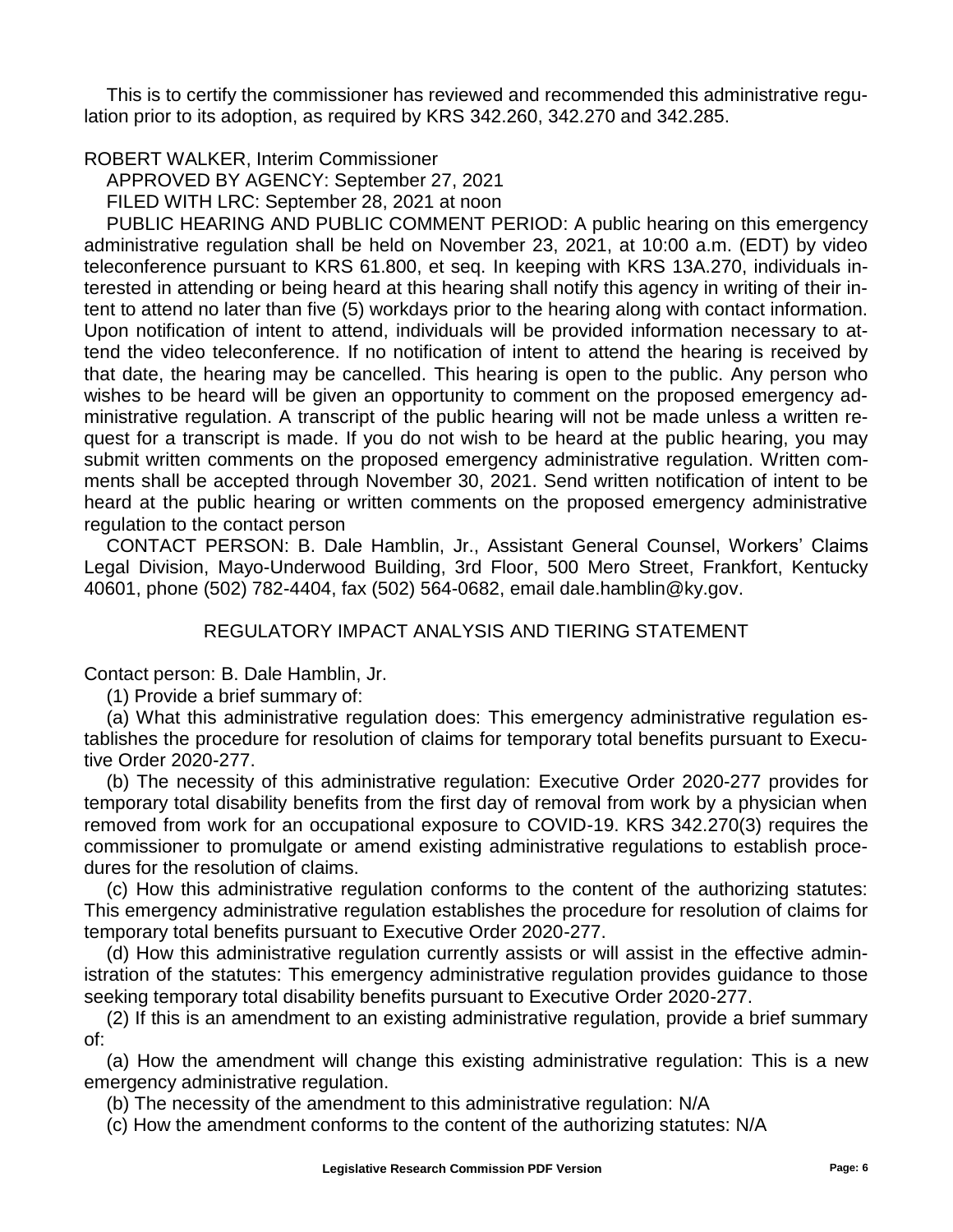(d) How the amendment will assist in the effective administration of the statutes: N/A

(3) List the type and number of individuals, businesses, organizations, or state and local governments affected by this administrative regulation: All employees within the Designated Class removed from work by a physician due to occupational exposure to COVID-19 and employers of those employees.

(4) Provide an analysis of how the entities identified in question (3) will be impacted by either the implementation of this administrative regulation, if new, or by the change, if it is an amendment, including:

(a) List the actions that each of the regulated entities identified in question (3) will have to take to comply with this administrative regulation or amendment: Employees within the Designated Class seeking temporary total disability benefits pursuant to Executive Order 2020-277 will have to file a motion to expedite hearing. Employees within the Designated Class, employers, and insurance carriers will have expedited timelines to supply proof of whether the employee was removed from work by a physician due to occupational exposure to COVID-19.

(b) In complying with this administrative regulation or amendment, how much will it cost each of the entities identified in question (3): No additional costs are expected.

(c) As a result of compliance, what benefits will accrue to the entities identified in question (3): Employees within the Designated Class removed from work by a physician due to occupational exposure to COVID-19 and their employer will be entitled to an expedited hearing.

(5) Provide an estimate of how much it will cost the administrative body to implement this administrative regulation:

(a) Initially: No additional costs are associated with implementation.

(b) On a continuing basis: No continuing costs.

(6) What is the source of the funding to be used for the implementation and enforcement of this administrative regulation: The Department of Workers' Claims normal budget is the source of funding.

(7) Provide an assessment of whether an increase in fees or funding will be necessary to implement this administrative regulation, if new, or by the change if it is an amendment: No increase in fees or funding is necessary to implement this emergency administrative regulation.

(8) State whether or not this administrative regulation established any fees or directly or indirectly increased any fees: This administrative regulation does not establish any fees or directly or indirectly increase any fees.

(9) TIERING: Is tiering applied? Tiering is not applied because the procedure applies to all parties equally.

## FISCAL NOTE ON STATE OR LOCAL GOVERNMENT

1. What units, parts or divisions of state or local government (including cities, counties, fire departments, or school districts) will be impacted by this administrative regulation? The Department of Workers' Claims and all parts of government with employees within the Designated Class.

2. Identify each state or federal statute or federal regulation that requires or authorizes the action taken by the administrative regulation. KRS 342.020, 342.260, 342.270, 342.730, Executive Order 2020-277, and 21 SS HJR 1/GA.

3. Estimate the effect of this administrative regulation on the expenditures and revenues of a state or local government agency (including cities, counties, fire departments, or school districts) for the first full year the administrative regulation is to be in effect.